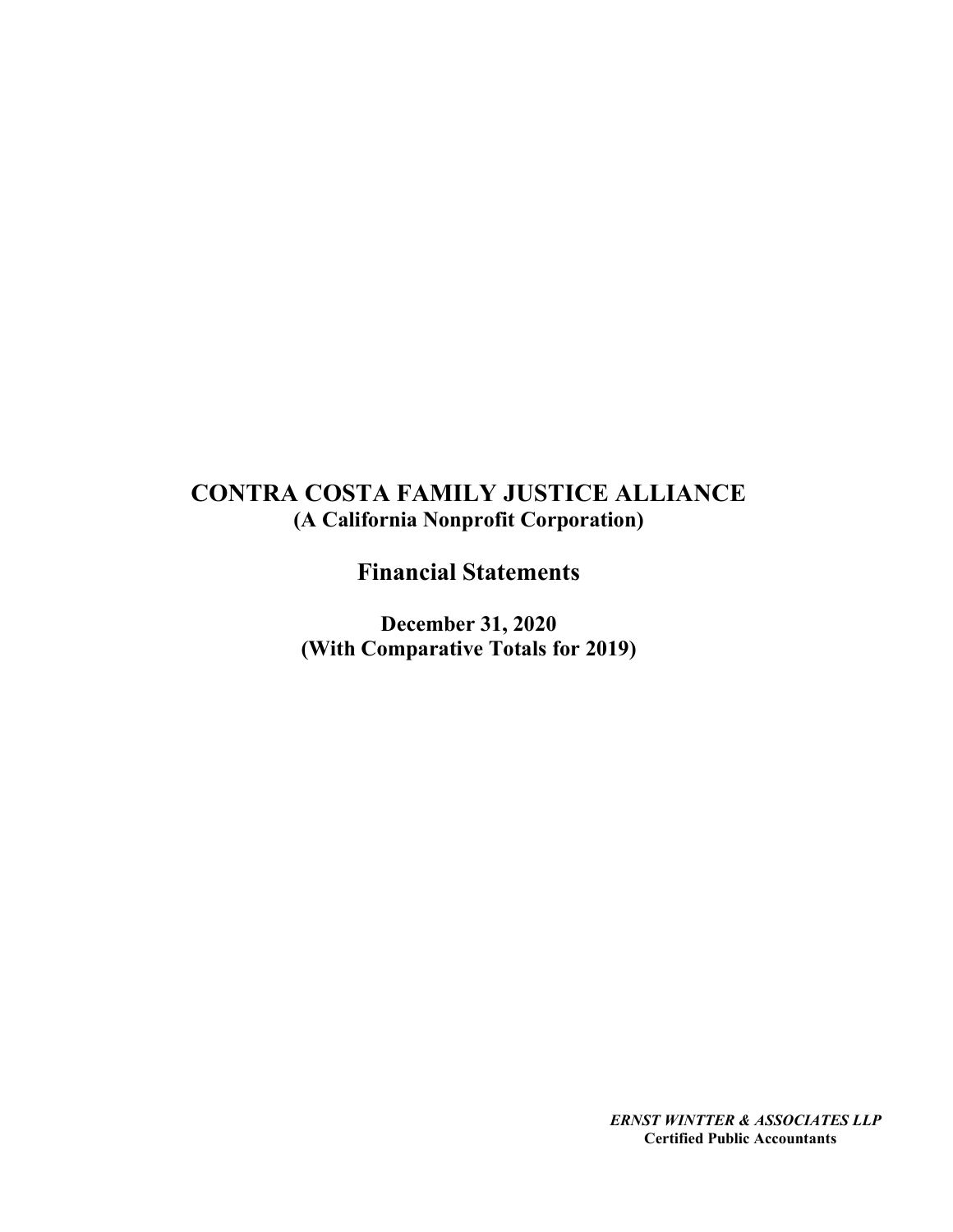# Contra Costa Family Justice Alliance

# December 31, 2020 (With Comparative Totals for 2019)

# Table of Contents

| Independent Auditor's Report            |          |
|-----------------------------------------|----------|
| <b>Financial Statements:</b>            |          |
| <b>Statement of Financial Position</b>  | 2        |
| <b>Statement of Activities</b>          | 3        |
| <b>Statement of Functional Expenses</b> | 4        |
| <b>Statement of Cash Flows</b>          | 5        |
| Notes to Financial Statements           | $6 - 12$ |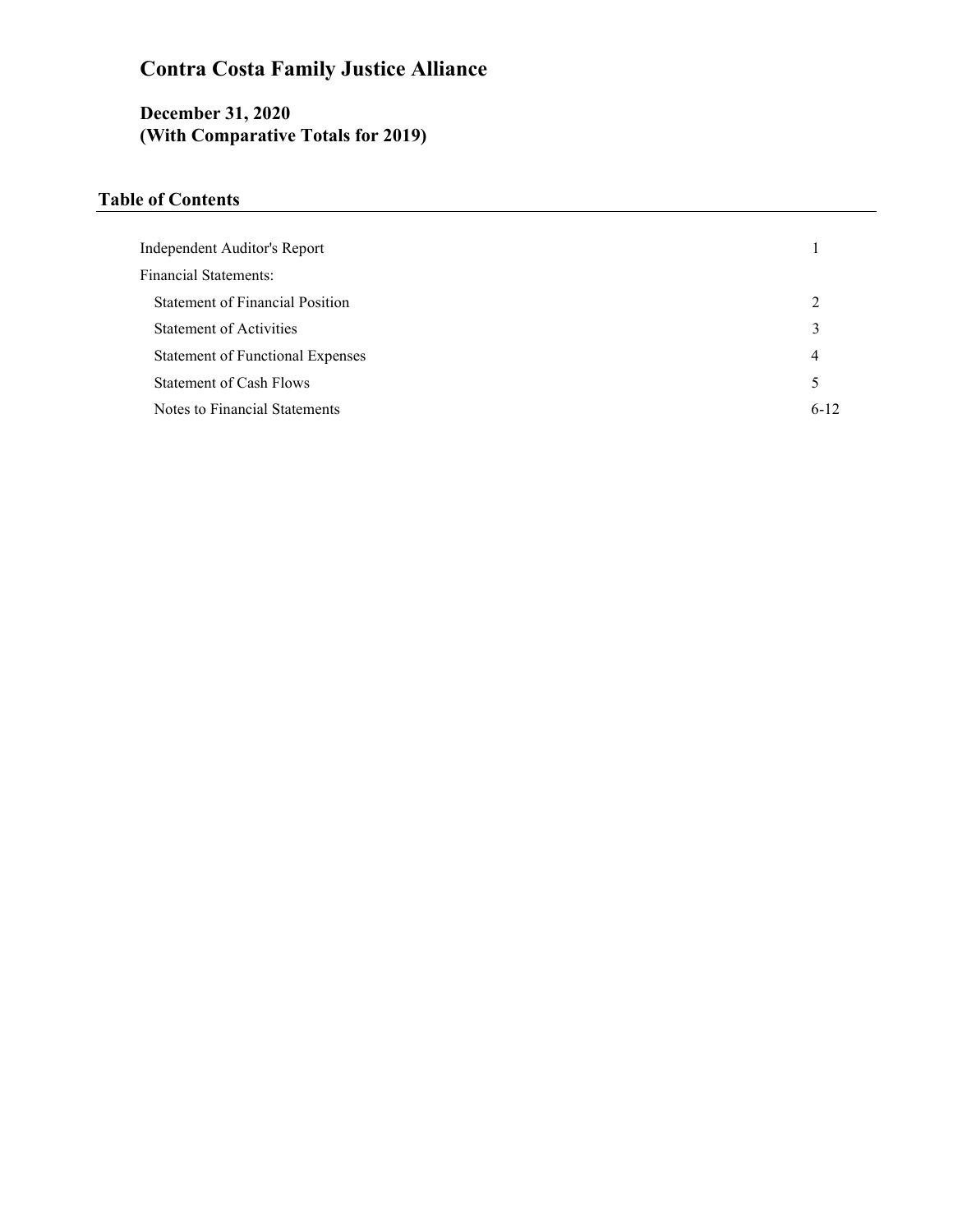675 Ygnacio Valley Road, Suite A200 (925) 933-2626 **Walnut Creek, CA 94596** Fax (925) 944-6333

# Independent Auditor's Report

To the Board of Directors of Contra Costa Family Justice Alliance Richmond, CA 94804

We have audited the accompanying financial statements of Contra Costa Family Justice Alliance (a California nonprofit organization) (the "Organization"), which comprise the statement of financial position as of December 31, 2020 and the related statements of activities, functional expenses, and cash flows for the year then ended, and the related notes to the financial statements.

## Management's Responsibility for the Financial Statements

Management is responsible for the preparation and fair presentation of these financial statements in accordance with accounting principles generally accepted in the United States of America; this includes the design, implementation, and maintenance of internal control relevant to the preparation and fair presentation of financial statements that are free from material misstatement, whether due to fraud or error.

#### Auditor's Responsibility

Our responsibility is to express an opinion on these financial statements based on our audit. We conducted our audit in accordance with auditing standards generally accepted in the United States of America. Those standards require that we plan and perform the audit to obtain reasonable assurance about whether the financial statements are free from material misstatement.

An audit involves performing procedures to obtain audit evidence about the amounts and disclosures in the financial statements. The procedures selected depend on the auditor's judgment, including the assessment of the risks of material misstatement of the financial statements, whether due to fraud or error. In making those risk assessments, the auditor considers internal control relevant to the entity's preparation and fair presentation of the financial statements in order to design audit procedures that are appropriate in the circumstances, but not for the purpose of expressing an opinion on the effectiveness of the entity's internal control. Accordingly, we express no such opinion. An audit also includes evaluating the appropriateness of accounting policies used and the reasonableness of significant accounting estimates made by management, as well as evaluating the overall presentation of the financial statements.

We believe that the audit evidence we have obtained is sufficient and appropriate to provide a basis for our audit opinion.

## Opinion

In our opinion, the financial statements referred to above present fairly, in all material respects, the financial position of Contra Costa Family Justice Alliance as of December 31, 2020, and the changes in its net assets and its cash flows for the year then ended in accordance with accounting principles generally accepted in the United States of America.

#### Report on Summarized Comparative Information

We have previously audited the Organization's 2019 financial statements, and we expressed an unmodified audit opinion on those audited financial statements in our report dated September 16, 2020. In our opinion, the summarized comparative information presented herein as of and for the year ended 2019, is consistent, in all material respects, with the audited financial statements from which it has been derived.

EnstWitter + Associates LLP

Walnut Creek, CA July 20, 2021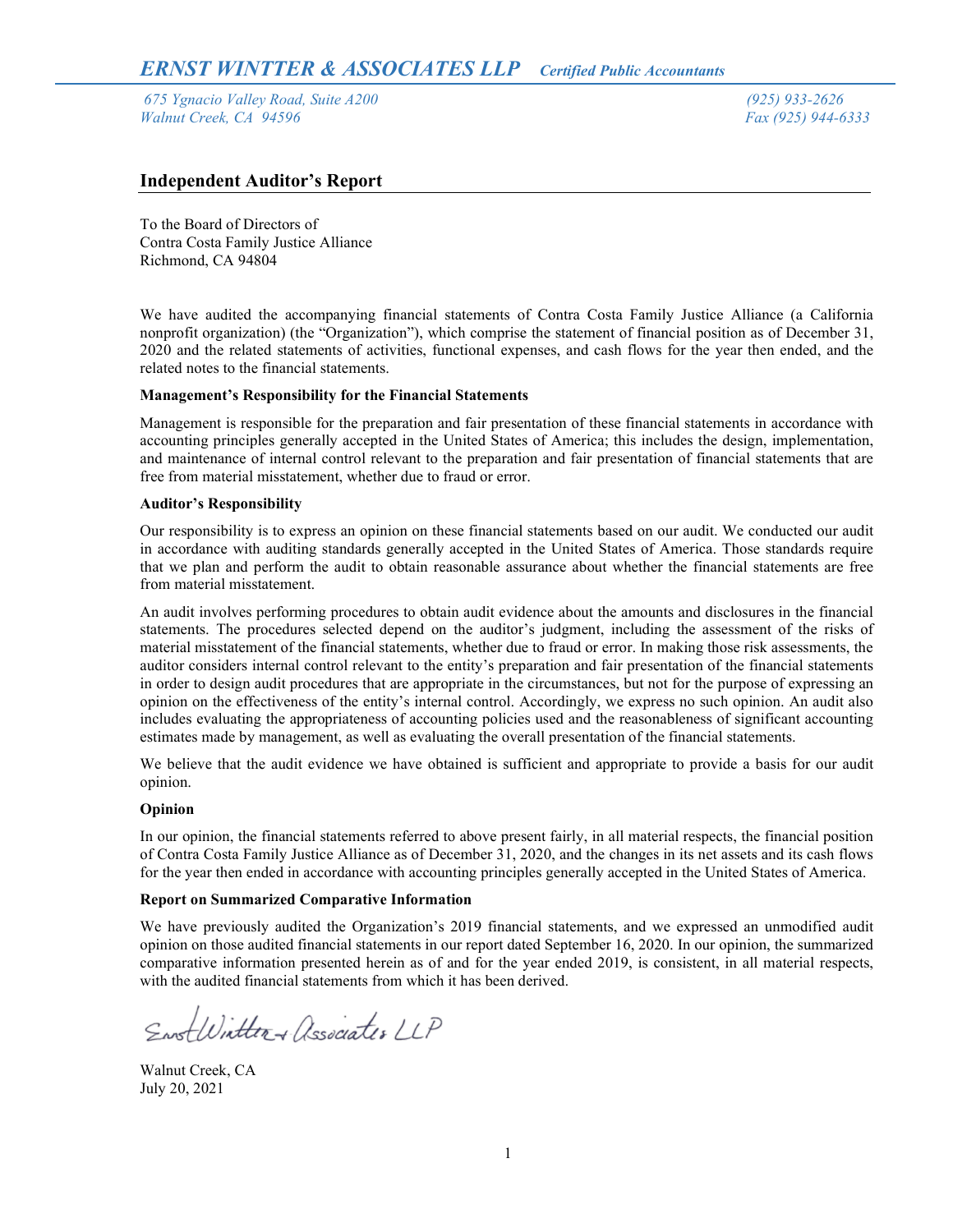# Contra Costa Family Justice Alliance (A California Nonprofit Corporation) Statement of Financial Position (With Comparative Totals for 2019) December 31, 2020

|                                         | 2020            | 2019            |
|-----------------------------------------|-----------------|-----------------|
| <b>Assets</b>                           |                 |                 |
| <b>Current Assets</b>                   |                 |                 |
| Cash                                    | \$<br>1,479,051 | \$<br>659,178   |
| Investments - certificates of deposit   | 302,501         |                 |
| Grant receivables                       | 402,861         | 509,796         |
| Other receivables                       | 28,089          | 13,072          |
| Prepaid expenses                        | 26,488          | 29,446          |
| Deposits                                | 6,750           | 6,750           |
| <b>Total Current Assets</b>             | 2,245,740       | 1,218,242       |
| <b>Non-Current Assets</b>               |                 |                 |
| Property and equipment, net             | 214,789         | 281,167         |
| <b>Total Non-current Assets</b>         | 214,789         | 281,167         |
| <b>Total Assets</b>                     | \$<br>2,460,529 | \$<br>1,499,409 |
| <b>Liabilities and Net Assets</b>       |                 |                 |
| <b>Current Liabilities</b>              |                 |                 |
| Accounts payable                        | \$<br>44,612    | \$<br>32,951    |
| Accrued rent                            | 50,000          | 50,000          |
| Deferred rent                           | 60,526          | 50,190          |
| Accrued compensation                    | 89,418          | 70,349          |
| Deferred revenue                        |                 | 2,065           |
| Refundable advance                      | 470,009         | 182,949         |
| Other liabilities                       | 10,007          | 23,773          |
| <b>Total Liabilities</b>                | 724,572         | 412,277         |
| <b>Net Assets</b>                       |                 |                 |
| Net Assets without donor restrictions   | 1,477,919       | 964,310         |
| Net Assets with donor restrictions      | 258,038         | 122,822         |
| <b>Total Net Assets</b>                 | 1,735,957       | 1,087,132       |
| <b>Total Liabilities and Net Assets</b> | \$<br>2,460,529 | \$<br>1,499,409 |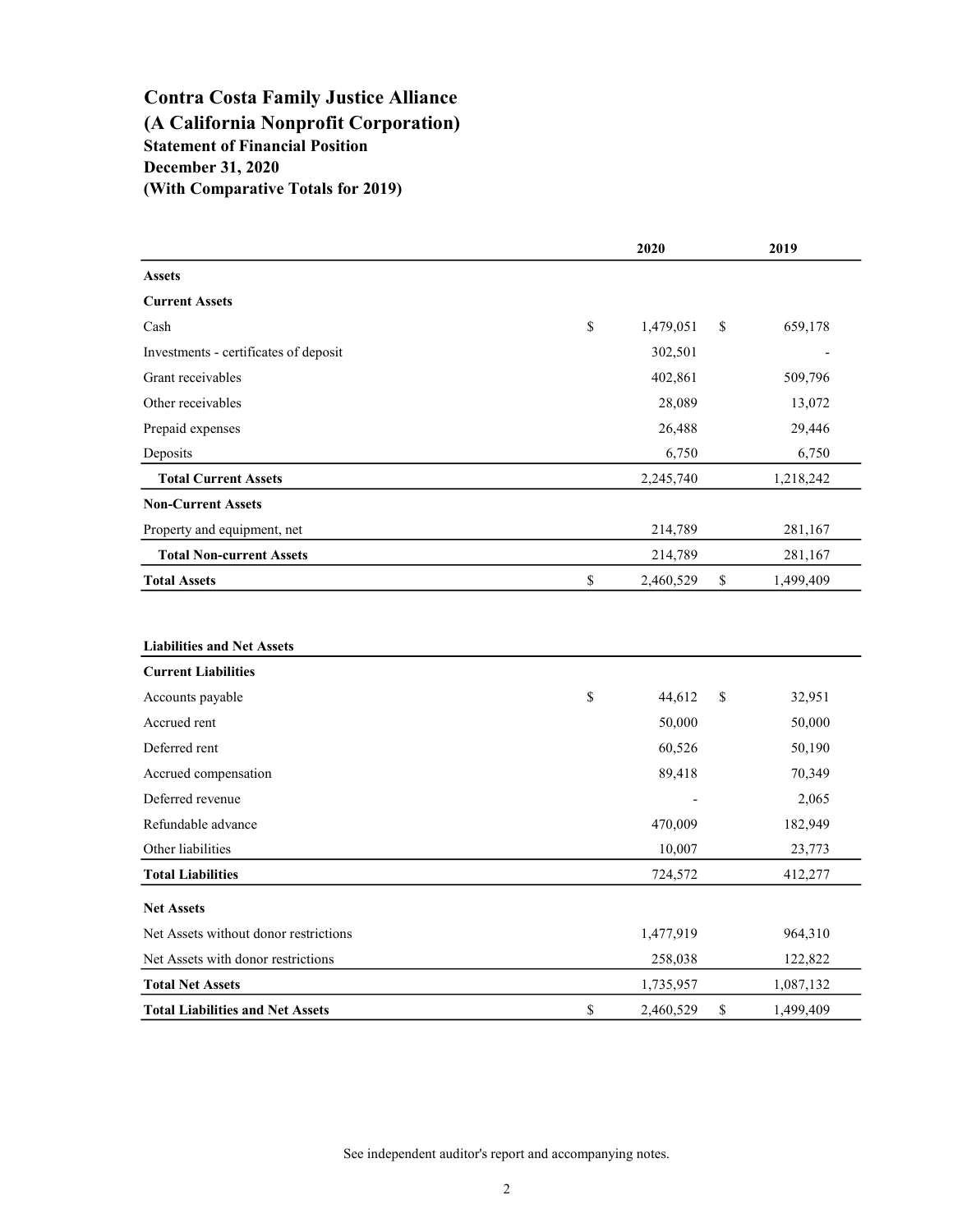# Contra Costa Family Justice Alliance

(A California Nonprofit Corporation)

Statement of Activities For the Year Ended December 31, 2020

(With Comparative Totals for 2019)

|                                         | 2020 |                                             |               |                                          |                 | 2019          |              |
|-----------------------------------------|------|---------------------------------------------|---------------|------------------------------------------|-----------------|---------------|--------------|
|                                         |      | <b>Without Donor</b><br><b>Restrictions</b> |               | <b>With Donor</b><br><b>Restrictions</b> | <b>Total</b>    |               | <b>Total</b> |
| <b>Revenue and Public Support</b>       |      |                                             |               |                                          |                 |               |              |
| Government grants and contracts         | \$   | 1,872,466                                   | <sup>\$</sup> |                                          | \$<br>1,872,466 | <sup>\$</sup> | 1,757,114    |
| Contributions                           |      | 889,305                                     |               | 258,038                                  | 1,147,343       |               | 397,134      |
| In-kind donations                       |      | 137,000                                     |               |                                          | 137,000         |               | 136,996      |
| Fundraising events, net                 |      | 119,621                                     |               |                                          | 119,621         |               | 124,081      |
| Other income                            |      | 34,813                                      |               |                                          | 34,813          |               | 20,183       |
| Net assets released from restrictions   |      | 122,822                                     |               | (122, 822)                               |                 |               |              |
| <b>Total Revenue and Public Support</b> |      | 3,176,027                                   |               | 135,216                                  | 3,311,243       |               | 2,435,508    |
| <b>Expenses</b>                         |      |                                             |               |                                          |                 |               |              |
| Program services                        |      | 2,117,897                                   |               |                                          | 2,117,897       |               | 1,798,663    |
| Management and general                  |      | 459,166                                     |               |                                          | 459,166         |               | 404,157      |
| Fundraising                             |      | 85,355                                      |               |                                          | 85,355          |               | 72,680       |
| <b>Total Expenses</b>                   |      | 2,662,418                                   |               |                                          | 2,662,418       |               | 2,275,500    |
| <b>Change in Net Assets</b>             |      | 513,609                                     |               | 135,216                                  | 648,825         |               | 160,008      |
| Net Assets, Beginning of Year           |      | 964,310                                     |               | 122,822                                  | 1,087,132       |               | 927,124      |
| <b>Net Assets, End of Year</b>          | \$   | 1,477,919 \$                                |               | 258,038 \$                               | 1,735,957       | \$            | 1,087,132    |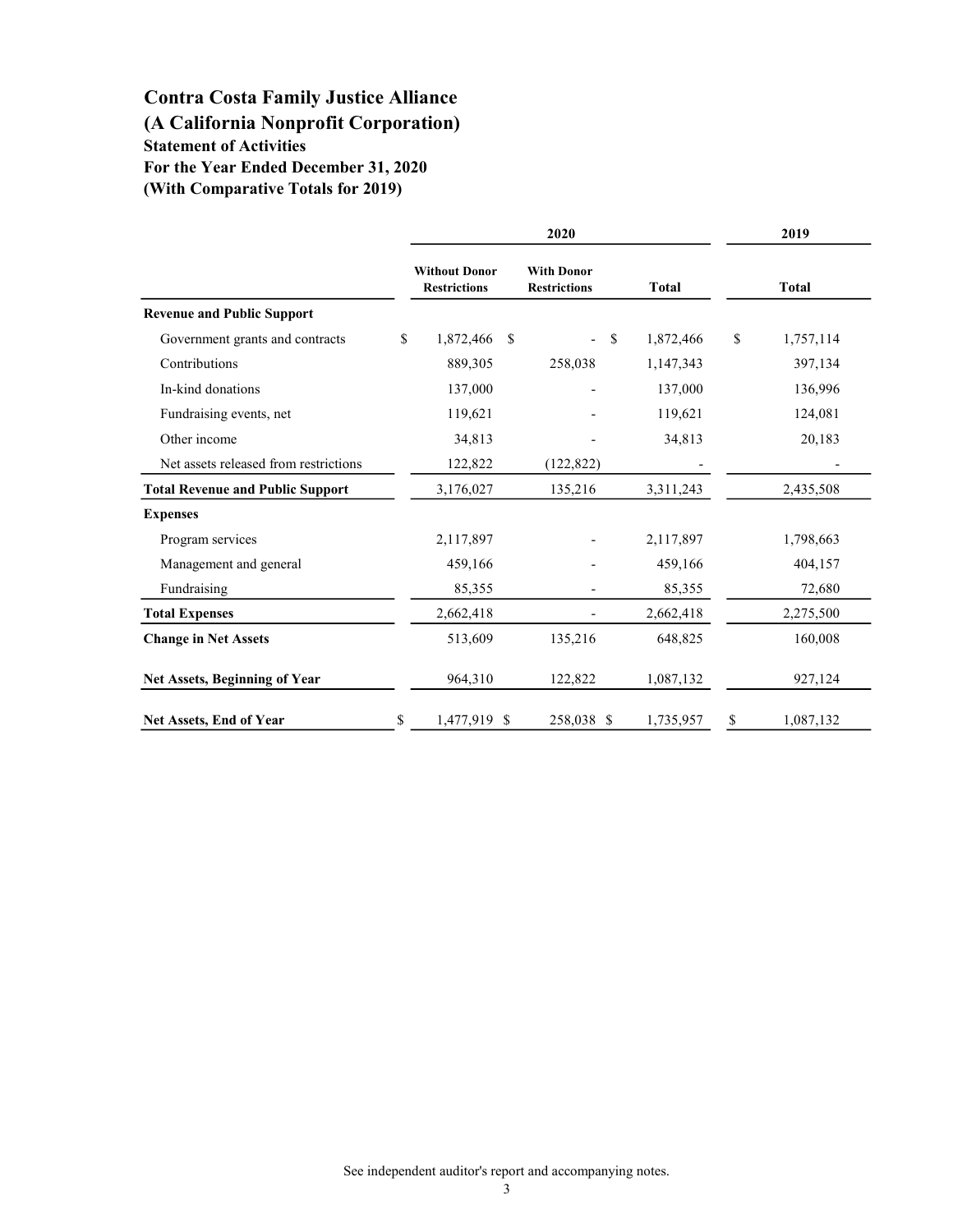# Contra Costa Family Justice Alliance (A California Nonprofit Corporation) Statement of Functional Expenses

For the Year ended December 31, 2020

(With Comparative Totals for 2019)

|                                                                                   |                    | 2020                     |             |               |                         |                 | 2019            |
|-----------------------------------------------------------------------------------|--------------------|--------------------------|-------------|---------------|-------------------------|-----------------|-----------------|
|                                                                                   | Program            |                          | Management  |               | Fund-                   | <b>Total</b>    | <b>Total</b>    |
|                                                                                   | <b>Services</b>    |                          | and General |               | raising                 | <b>Expenses</b> | <b>Expenses</b> |
| Compensation & benefits                                                           | \$<br>701,949      | \$                       | 185,508     | $\mathcal{S}$ | 34,073 \$               | 921,530         | \$<br>802,443   |
| Contract services                                                                 | 485,308            |                          | 111,899     |               | 21,020                  | 618,227         | 436,638         |
| Occupancy                                                                         | 414,056            |                          | 95,470      |               | 17,934                  | 527,460         | 523,891         |
| Client services                                                                   | 215,443            |                          |             |               |                         | 215,443         | 165,788         |
| Accounting & finance services                                                     | 74,050             |                          | 17,074      |               | 3,207                   | 94,331          | 96,559          |
| Payroll taxes                                                                     | 52,403             |                          | 12,083      |               | 2,270                   | 66,756          | 59,924          |
| Depreciation                                                                      | 52,107             |                          | 12,014      |               | 2,257                   | 66,378          | 59,729          |
| Information technology                                                            | 39,786             |                          | 9,173       |               | 1,723                   | 50,682          | 43,379          |
| Supplies                                                                          | 18,794             |                          | 4,333       |               | 814                     | 23,941          | 12,594          |
| Office costs                                                                      | 17,655             |                          | 4,071       |               | 765                     | 22,491          | 12,925          |
| Insurance                                                                         | 13,697             |                          | 3,158       |               | 593                     | 17,448          | 14,853          |
| Retirement plan cost                                                              | 12,951             |                          | 2,813       |               | 404                     | 16,168          | 14,468          |
| Equipment lease & rental                                                          | 6,597              |                          | 1,521       |               | 286                     | 8,404           | 5,597           |
| Grants to domestic organizations                                                  | 6,000              |                          |             |               |                         | 6,000           | 16,200          |
| Conferences and meetings                                                          | 3,923              |                          |             |               |                         | 3,923           |                 |
| Travel                                                                            | 2,967              |                          |             |               |                         | 2,967           | 9,912           |
| Direct fundraising                                                                |                    |                          |             |               | 1,795                   | 1,795           | 17,179          |
| Other                                                                             | 211                |                          | 49          |               | 9                       | 269             | 600             |
|                                                                                   | \$<br>2,117,897    | $\overline{\mathcal{S}}$ | 459,166     | <sup>\$</sup> | 87,150<br>$\mathcal{S}$ | 2,664,213       | \$<br>2,292,679 |
| Less expenses included with revenues on<br>the statements of activities:          |                    |                          |             |               |                         |                 |                 |
| Direct fundraising                                                                |                    |                          |             |               | (1,795)                 | (1,795)         | (17, 179)       |
| Total expenses included in the expense<br>section on the statements of activities | \$<br>2,117,897 \$ |                          | 459,166 \$  |               | 85,355 \$               | 2,662,418       | \$<br>2,275,500 |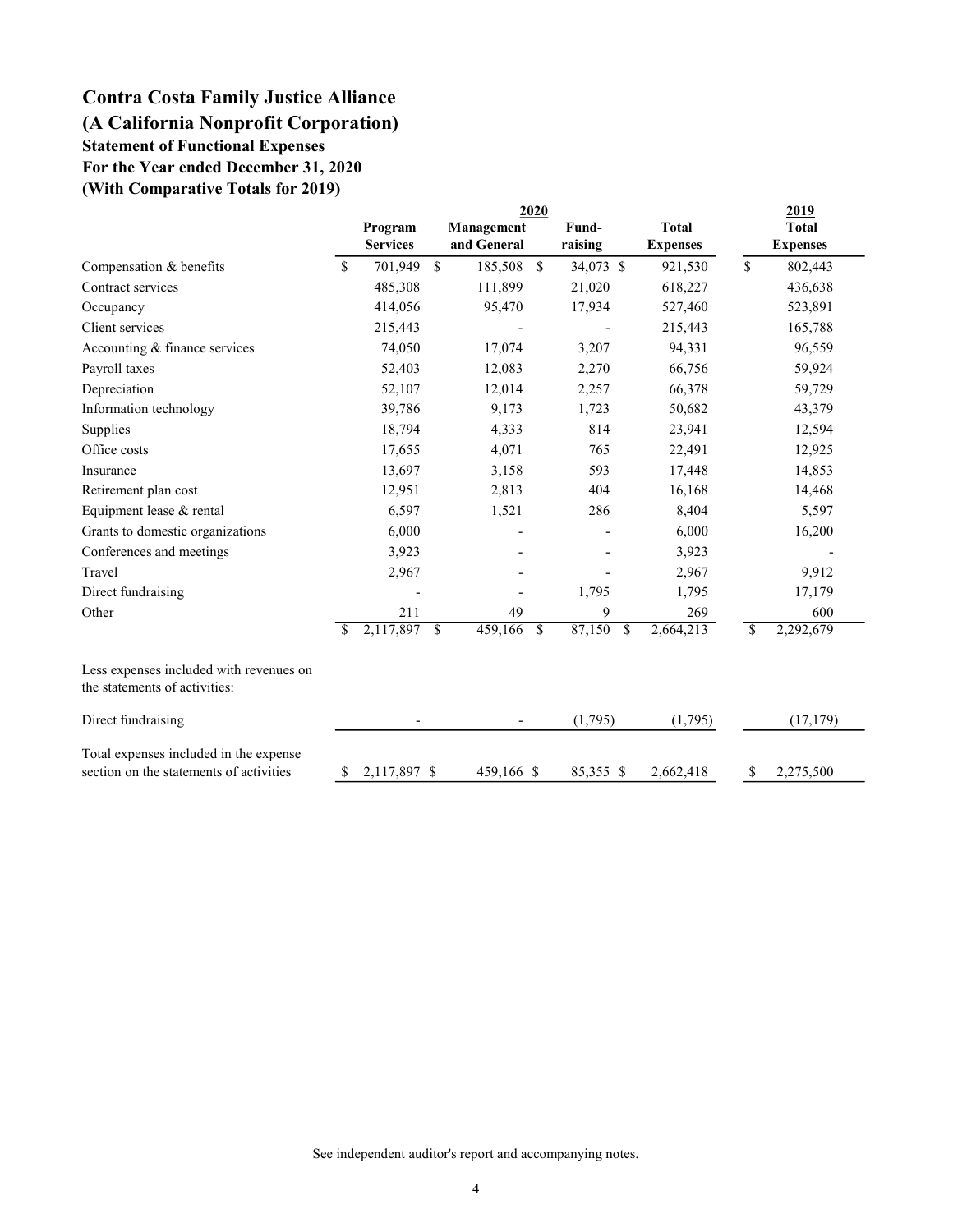# Contra Costa Family Justice Alliance (A California Nonprofit Corporation) Statement of Cash Flows For the Year Ended December 31, 2020 (With Comparative Totals for 2019)

|                                                  | 2020                  | 2019      |
|--------------------------------------------------|-----------------------|-----------|
| <b>Cash Flows from Operating Activities</b>      |                       |           |
| Change in net assets                             | \$<br>648,825<br>S    | 160,008   |
| Adjustments to reconcile change in net assets    |                       |           |
| to net cash provided by operating activities:    |                       |           |
| Depreciation                                     | 66,378                | 59,729    |
| Changes in operating assets and liabilities:     |                       |           |
| Grant receivables                                | 106,935               | 205,497   |
| Other receivables                                | (15,017)              | 1,000     |
| Prepaid expenses                                 | 2,958                 | (5,420)   |
| Deposits                                         |                       | (6,750)   |
| Accounts payable                                 | 11,661                | (67, 439) |
| Deferred rent                                    | 10,336                | 50,190    |
| Accrued compensation                             | 19,069                | 33,136    |
| Refundable advance                               | 287,060               | 182,949   |
| Deferred revenue                                 | (2,065)               | (3,706)   |
| Other liabilities                                | (13,766)              | (26, 018) |
| <b>Net Cash Provided by Operating Activities</b> | 1,122,374             | 583,176   |
| <b>Cash Flows from Investing Activities</b>      |                       |           |
| Purchases of certificates of deposits            | (302, 501)            |           |
| Purchases of property and equipment              |                       | (138,958) |
| <b>Net Cash Used In Investing Activities</b>     | (302, 501)            | (138,958) |
| <b>Net Increase in Cash</b>                      | 819,873               | 444,218   |
| Cash at beginning of year                        | 659,178               | 214,960   |
| Cash at End of Year                              | \$<br>1,479,051<br>\$ | 659,178   |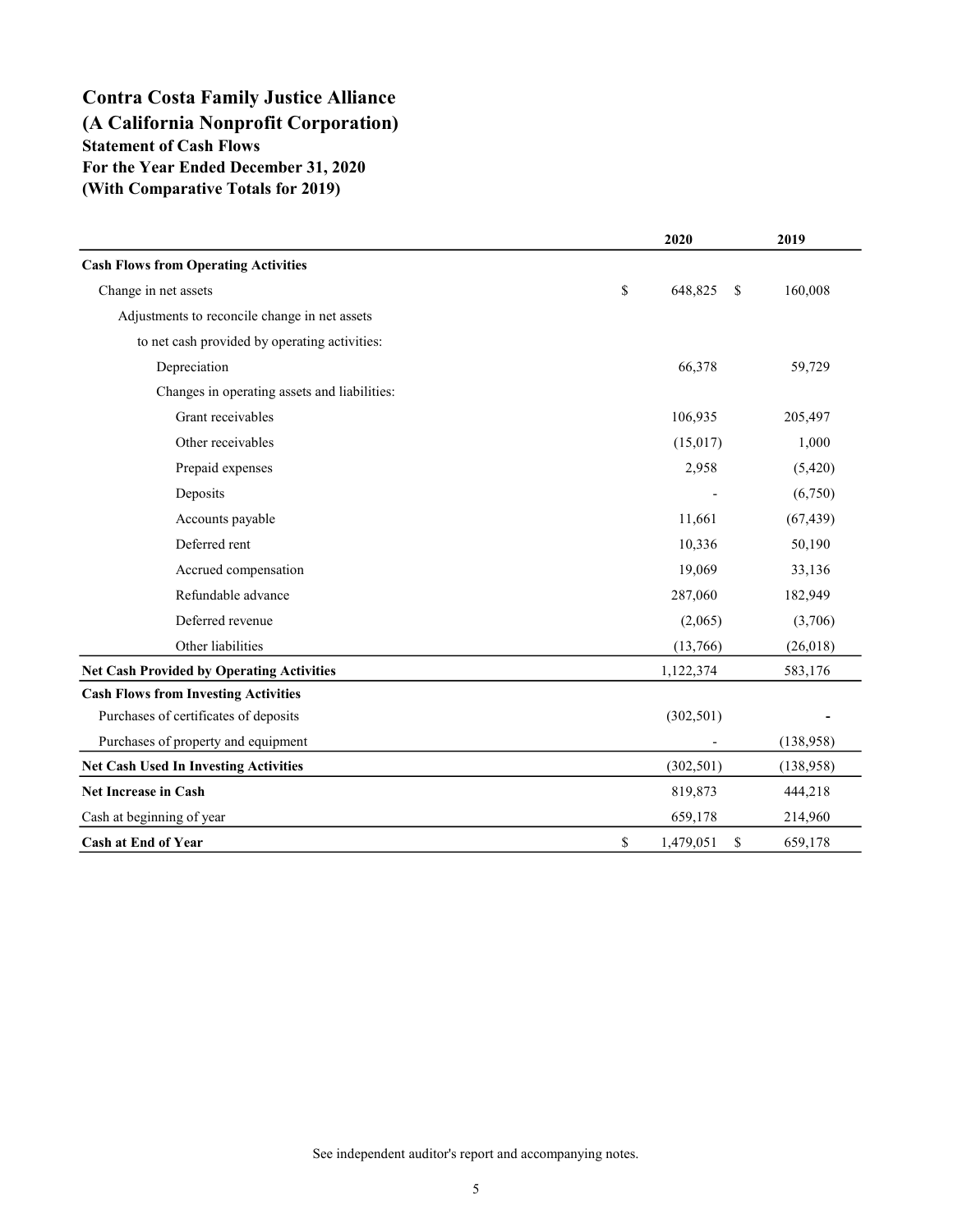# 1. Organization

Contra Costa Family Justice Alliance ("the Organization") is a nonprofit public benefit corporation started in 2015 in Contra Costa County of California. The Organization's mission is to bring the community together to support the healing of family violence survivors and to integrate capable partners with a comprehensive approach to renew individuals and the community from the trauma of family violence.

The Organization operates three Family Justice Centers in Contra Costa County: East Center in Antioch, Central Center in Concord, and West Center in Richmond. Each center is a warm and welcoming one-stop center providing a full range of trauma-informed services for children, youth and adults affected by interpersonal violence (IPV), including domestic violence, sexual assault, child abuse, elder abuse, and human trafficking. The Organization collaborates with over 60 direct service agencies, including law enforcement agencies, County agencies and non-profit partners, who serve clients on site at our centers. The Organization's programs and services fall under three categories: (a) crisis support, (b) long-term safety, and (c) community building and education. Clients often arrive at the centers in crisis following a violent event, and crisis support services focus on meeting their immediate needs for safety, counseling, and civil legal services. Each client works with a "Navigator", a single and trusted point of contact who guides and connects them with all the services they need. After addressing their crisis, clients make long-term safety plans with their Navigators, who connect them with services to enhance their long-term self-sufficiency, and ensure they will have the resources to live free of violence. These programs include: financial self-sufficiency classes, leadership skills-building programs, math, yoga, and parenting classes. The Organization's community-building programs include the Family Justice Institute to provide professional training to service providers; Project Connect to increase community awareness of IPV; and the Community Fellowship Program in which survivors of violence develop leadership skills by creating their own community projects. The Organization is a model of collaboration that creates far-reaching positive results for its clients, their families and community at large.

## 2. Significant Accounting Policies

## Basis of Accounting

The financial statements of the Organization have been prepared on the accrual basis of accounting which recognizes income in the period earned and expenses when incurred in accordance with accounting principles generally accepted in the United States of America ("GAAP").

## Net Assets

The Organization reports information regarding its financial position and activities according to two classes of net assets: with donor restriction and without donor restriction. Contributions restricted by donors are reported as increase in net assets without donor restrictions if the restrictions expire (that is, when a stipulated time restriction ends or purpose restriction is accomplished) in the reporting period in which the revenue is recognized. All other donor-restricted contributions are reported as increases in net assets with donor restrictions, depending on the nature of the restrictions. When a restriction expires, net assets with donor restrictions are reclassified to net assets without donor restrictions and reported in the statements of activities as net assets released from restrictions.

#### Cash and Cash Equivalents

Cash equivalents are considered to be short-term, highly liquid investments with original maturities of three months or less, including bank money market accounts. There were no cash equivalents at December 31, 2020 and 2019.

#### **Investments**

Investments consist of certificates of deposit with maturity dates in excess of three months. Certificates of deposit are typically measured at the amount initially invested plus accrued interest.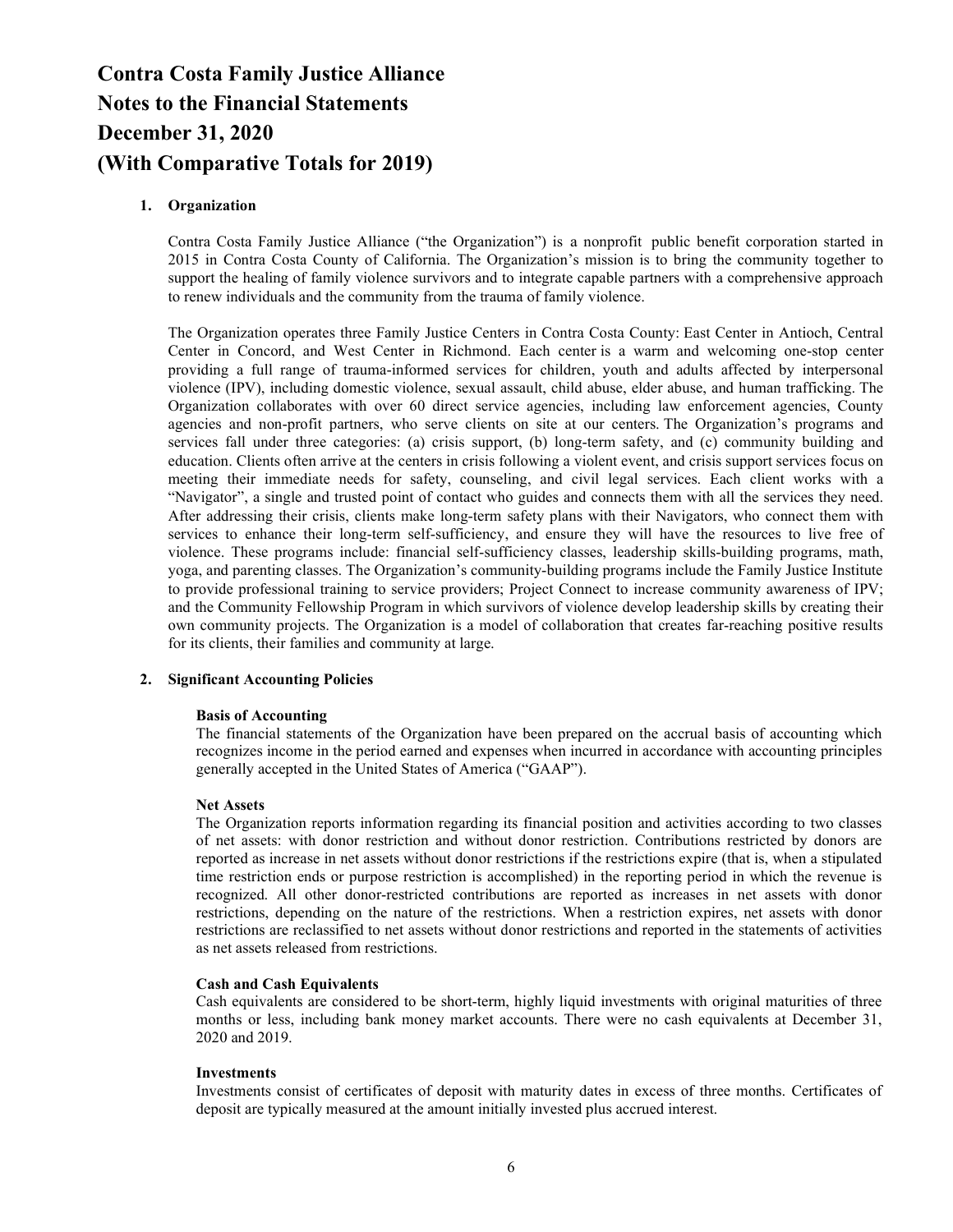# 2. Significant Accounting Policies (Continued)

#### Revenue Recognition

#### Contributions and Grants

The Organization recognizes revenue from contributions, grants and contracts in accordance with Accounting Standards Update ("ASU") 2018-08, Not-For-Profit Entities (Topic 958): Clarifying the Scope and the Accounting Guidance for Contributions Received and Contributions Made ("ASU 2018- 08"). Accordingly, the Organization evaluates whether a transfer of assets is (1) an exchange transaction in which a resource provider is receiving commensurate value in return for the resources transferred or (2) a contribution. If the transfer of assets is determined to be an exchange transaction, the Organization applies guidance under Accounting Standards Codification ("ASC") Topic 606, Revenue from Contracts with Customers ("ASC 606").

If the transfer of assets is determined to be a contribution, the Organization evaluates whether the agreement includes both (1) one or more barriers that must be overcome before the Organization is entitled to the assets transferred and promised and (2) a right of return of assets transferred or a right of release of a promisor's obligation to transfer assets. If both items are met, the contribution is deemed conditional, and if both are not met, the contribution is unconditional.

Conditional contributions are recognized as revenue when the conditions on which they depend are substantially met. Any amounts received before conditions have been met are included as a refundable advance on the statement of financial position. Contributions received on a cost-reimbursement basis typically through government grants are considered conditional grants and recognized as revenue when related expenses are incurred and as conditions are met. As of December 31, 2020 and 2019, the Organization received refundable advances of \$470,009 and \$182,949 respectively.

Unconditional contributions are recognized immediately when the donor makes the promise to give, with or without donor restrictions. Restricted contributions are reported as increases in net assets with donor restrictions. When the restrictions are met the amount is shown as a reclassification of net assets with donor restrictions to net assets without donor restrictions. If the restriction is met in the same year, contributions are presented as increases in net assets without donor restrictions.

Both ASU 2018-08 and ASC 606 were effective for the year ended December 31, 2019. ASC 606 did not have a material impact on the statement of financial position, statement of activities, cash flows, business processes, controls or systems of the Organization as most of the revenue is recognized under ASU 2018- 08.

#### Fundraising Events

The Organization records fundraising event revenue equal to the fair value of direct benefits to donors, and contribution income for the excess received when the event takes place. Sponsorships are recorded as revenue at the time of commitment unless commensurate value is included as part of the agreement. The portion of sponsorship revenue that relates to commensurate value the sponsor received in return is recognized when the related events are held and performance obligations are met.

#### Contributed Materials and Services

The Organization records various types of gift-in-kind contributions. Contributed services are recognized at fair market value if the services received (a) create or enhance long-lived assets or (b) require specialized skills, are provided by individuals processing those skills, and would typically need to be purchased if not provided by donation. Contributions of tangible assets are recognized at fair market value when received. During the years ended December 31, 2020 and 2019, the Organization received inkind rent contributions of \$137,000 in both years.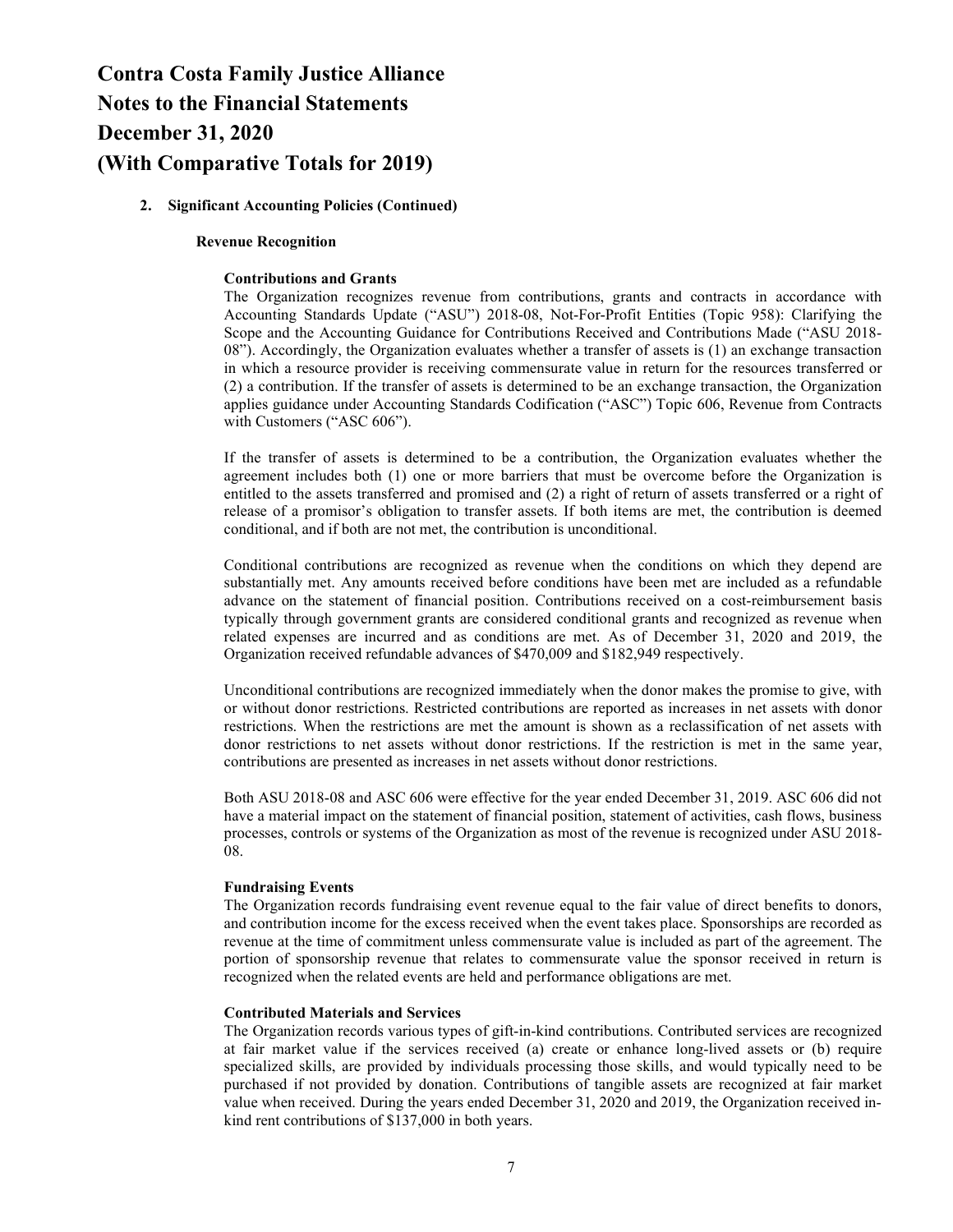# 2. Significant Accounting Policies (Continued)

## Property and Equipment

Property and equipment, if purchased, is recorded at cost. The Organization capitalizes fixed assets with a cost greater than \$1,000. Maintenance and repairs are charged to expense as incurred. Donations of property and equipment are recorded as support at their estimated fair value. Such donations are reported as unrestricted support unless the donor has restricted the donated asset to a specific purpose. Assets donated with explicit restrictions regarding their use and contributions of cash that must be used to acquire property and equipment are reported as restricted support. The Organization reclassifies net assets with donor restrictions to net assets without donor restrictions at the time. Property and equipment are depreciated using the straight-line method of accounting over useful lives of 3 to 7 years.

#### Functional Expenses

The Organization allocates its expenses on a functional basis among its program and support services. Expenses that can be identified with a specific program or support service are allocated directly according to their natural expenditure classification. Other expenses that are common to several functions are allocated by various statistical bases.

#### Use of Estimates

The preparation of financial statement in conformity with generally accepted accounting principles in the United States require management to make estimates and assumptions that affect certain reported amounts and disclosures. Accordingly, actual results could differ from those estimates and may have impact on future periods.

#### Income Taxes

The Organization has been granted exemption from federal and state income taxes under Internal Revenue Code Section 501(c)(3) and by Section 2370l(d) of the California Revenue Taxation Code. The Organization is not a private foundation. In addition, there was no unrelated business income tax for 2020 and 2019, and management believes that there are no uncertain tax positions. As a  $501(c)(3)$  organization, donors qualify for the charitable deduction. Accordingly, there is no provision for federal or state income taxes. Federal and state tax authorities generally have the right to examine and audit the previous year of tax returns filed. However, unless there are unusual circumstances, the Organization would not be subject to examination of its federal income tax returns for years before 2017 or state returns for years before 2016 due to expiration of the applicable statute of limitations.

## Deferred Rent

Deferred rent consists of the difference between cash payments and the recognition of rent expense on a straight-line basis over the life of the leases.

#### Reclassifications

Certain prior year amounts have been reclassified to conform to the current year presentation.

### Summarized Financial Information

The financial statements include certain prior-year summarized comparative information in total but not by net asset class or functional expense categories. Such information does not include sufficient detail to constitute a presentation in conformity with generally accepted accounting principles. Accordingly, such information should be read in conjunction with the Organization's financial statements for the year ended December 31, 2019, from which the summarized information was derived.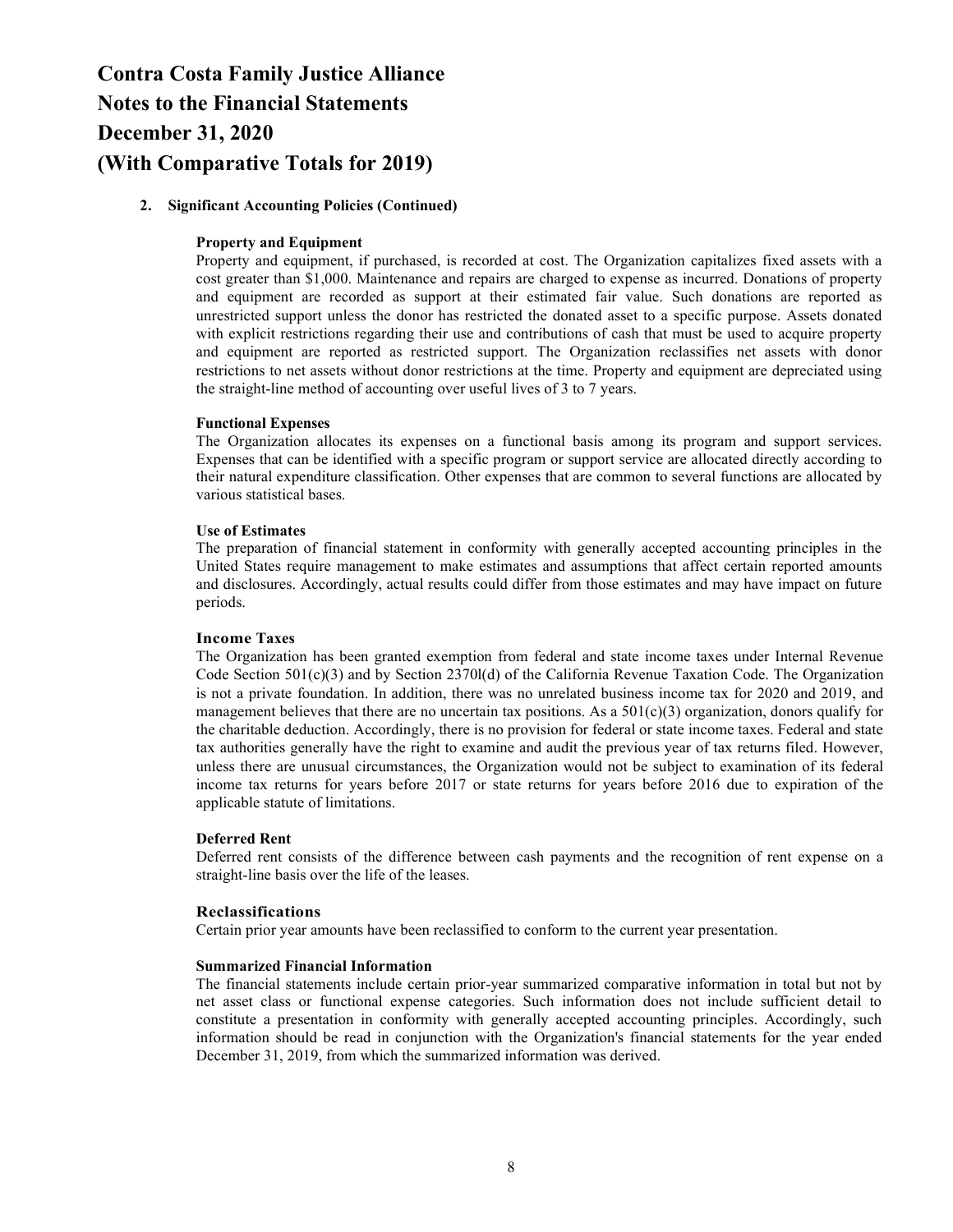# 3. New Accounting Pronouncements

# Recently Issued Accounting Guidance, Not Yet Adopted

# ASU 2016-02 Leases (Topic 842) ("ASU 2016-02")

In February 2016, the FASB issued ASU 2016-02, which amends a number of aspects of lease accounting, including requiring lessees to recognize almost all leases with a term greater than one year as a right-of-use asset and corresponding liability, measured at the present value of the lease payments. ASU 2016-02 is effective beginning January 2022. It is required to be adopted using a modified retrospective approach. Early adoption is permitted. The Organization is evaluating the impact of the adoption of this standard.

# 4. Liquidity and Availability of Financial Assets

The Organization has \$1,954,464 of financial assets available within one year of December 31, 2020. The Organization strives to maintain liquid financial assets sufficient to cover 90 days of general expenditures. Financial assets available for general expenditure, that is, without donor or other restrictions limiting their use, within one year of December 31, 2020 and 2019, comprise the following:

|                                       | 2020       | 2019      |
|---------------------------------------|------------|-----------|
| Cash and cash equivalents             | 1,479,051  | 659,178   |
| Investments – Certificates of deposit | 302,501    |           |
| Grants receivable                     | 402,861    | 509,796   |
| Other receivables                     | 28,089     | 13,072    |
| Net assets with donor restrictions    | (258, 038) | 122,822)  |
|                                       |            | 1.059.224 |

# 5. Concentration of Credit Risk

The Organization maintains its cash in bank deposit accounts, which, at times, may have exceeded federally insured limits during the year.

At December 31, 2020 and 2019, 49% and 64% of total revenue and 96% and 80% of grant receivables, respectively, were from government grant contracts which were received from several divisions of two California agencies.

## 6. Property and Equipment

A summary of property and equipment at December 31, 2020 and 2019 is as follows:

|                               | 2020         | 2019       |
|-------------------------------|--------------|------------|
| Furniture and fixtures        | 124,184<br>S | 124,184    |
| Equipment                     | 76,153       | 76,153     |
| Leasehold improvements        | 224,150      | 224,150    |
| Total property and equipment  | 424,487      | 424,487    |
| Less accumulated depreciation | (209, 698)   | (143, 320) |
| Property and equipment, net   | 214,789      | 281,167    |

Depreciation expense totaled \$66,378 and \$59,729 in 2020 and 2019, respectively.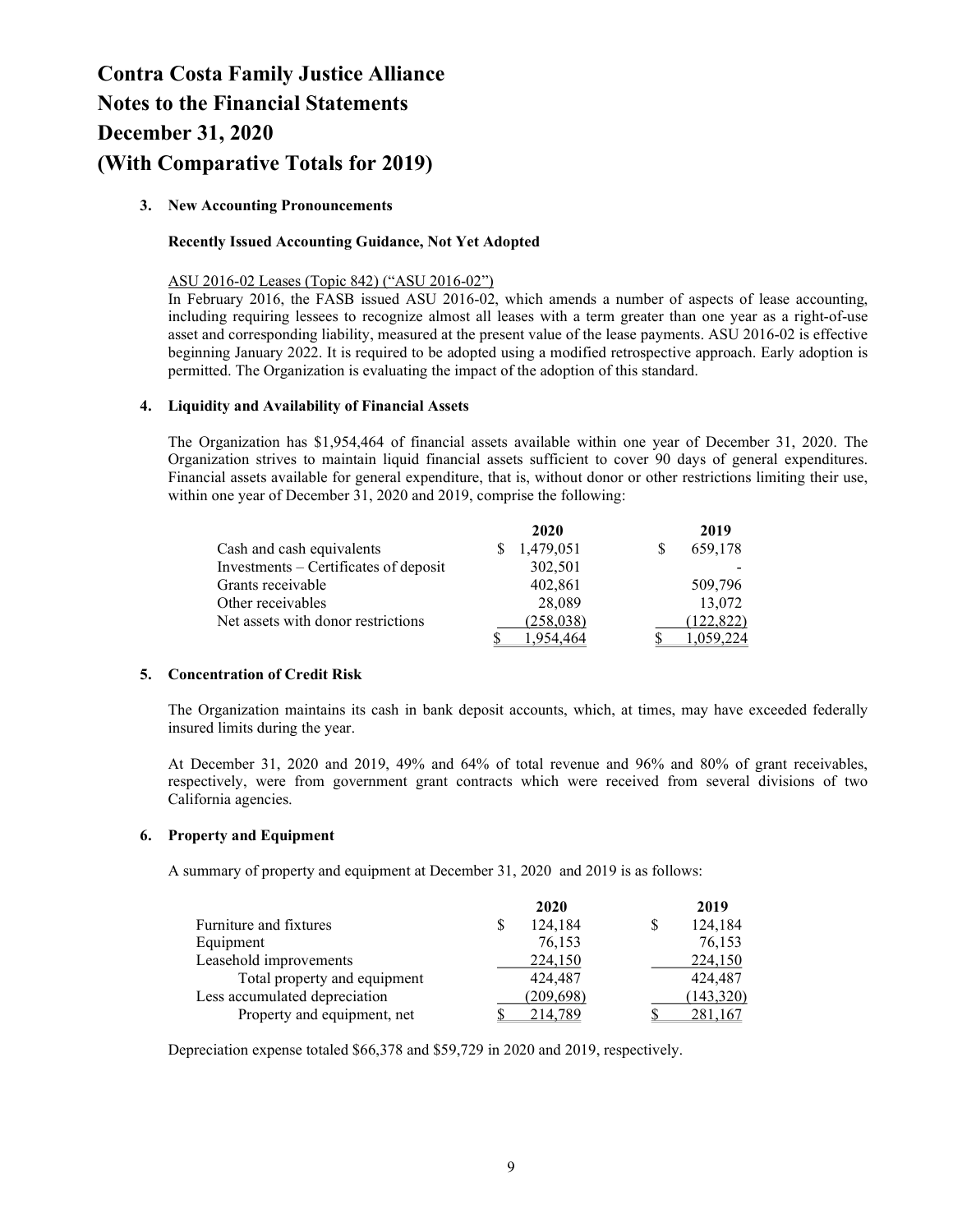# 7. Net Assets with Donor Restrictions

Net assets with donor restrictions at December 31, 2020 and 2019 consist of the following:

|                                         |   | 2020    |   | 2019    |
|-----------------------------------------|---|---------|---|---------|
| Kaiser East – time restricted           | S | 200,000 | S |         |
| Kaiser Thrive – time restricted         |   | 50,000  |   |         |
| Van Loben Sels/RembeRock - lawyers      |   | 8,038   |   | 6,138   |
| Lesher Foundation – time restricted     |   |         |   | 75,000  |
| The WA Gerbode Foundation – 2020 Census |   |         |   | 25,000  |
| Silicon Valley Foundation - 2020 Census |   |         |   | 15,000  |
| Other                                   |   |         |   | 1,684   |
| Total                                   |   |         |   | 122,822 |

During 2020 and 2019, net assets released from donor restrictions by incurring expenses satisfying the restricted purpose specified by donors or by occurrence of passage of time:

|                                            |   | 2020   | 2019   |
|--------------------------------------------|---|--------|--------|
| Lesher Foundation – time restricted        | S | 75,000 |        |
| The WA Gerbode Foundation – 2020 Census    |   | 25,000 |        |
| Silicon Valley Foundation - 2020 Census    |   | 15,000 |        |
| Van Loben Sels/RembeRock - lawyers         |   | 6,138  | 6.258  |
| Other                                      |   | 1,684  |        |
| Lesher Foundation - capital improvements   |   |        | 75,000 |
| Kaiser East – capital improvements         |   |        | 73,400 |
| San Francisco Foundation – time restricted |   |        | 22,500 |
| Total                                      |   |        |        |

## 8. Retirement Plan

The Organization has a Simple IRA plan. The plan calls for the Organization to contribute 2% of eligible annual compensation. The plan covers all employees with annual earnings of more than \$5,000 and is effective immediately upon commencement of employment. Upon commencement of employment, employees are eligible to contribute to the plan, up to the applicable limitation for that year. During the years ended December 31, 2020 and 2019, the Organization contributed \$16,168 and \$14,468, respectively, which is included in retirement plan cost on the accompanying Statement of Functional Expenses.

# 9. Lease Commitments

In January 2013, the Organization entered into a 10-year non-cancelable operating lease for office space with the City of Richmond that expires in January 2023. Under the terms of the lease, the annual base rent is \$12. Each year the City of Richmond and the Organization agree upon additional rent payments and in-kind contribution of rent. In the years ended 2020 and 2019, the Organization paid \$100,000 each year in addition to the base rent and received an in-kind contribution of \$137,000 in both years.

In December 2014, the Organization entered into a 3-year non-cancelable operating lease for office space in Concord, California. The lease was modified and further extended to June 30, 2026, with reduction of premises and costs.

In July 2019, the Organization entered into a 10-year non-cancelable operating lease for office space in Antioch, California that expires in June 2029.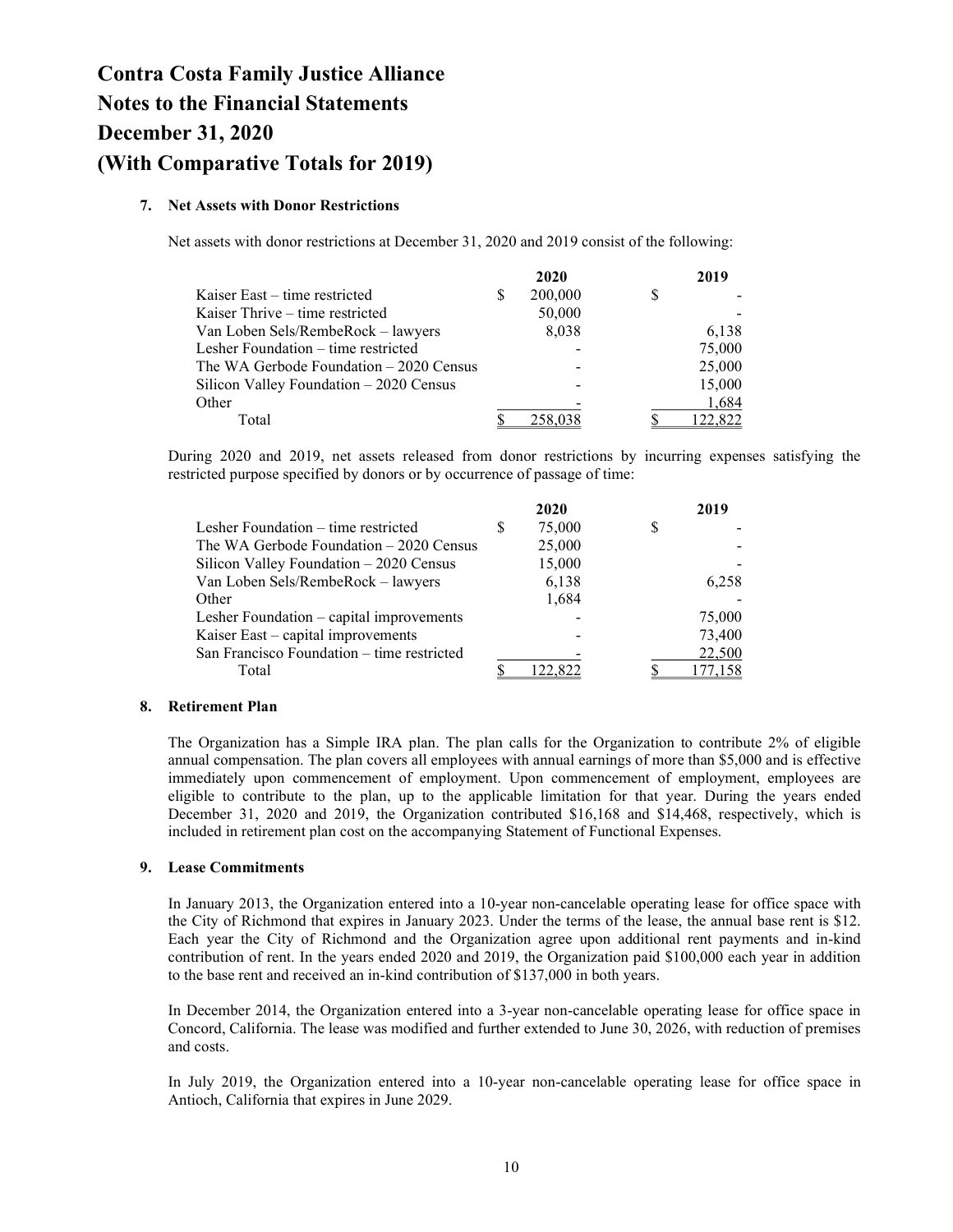# 9. Lease Commitments (Continued)

Year ending December 31,

For the years ended December 31, 2020 and 2019, total rent expense for the three locations were \$492,910 and \$493,631 respectively, and is included in occupancy on the accompanying Statement of Functional Expenses.

Minimum future lease payments under non-cancelable operating leases are as follows at December 31, 2020:

2021 \$ 187,318 2022 193,936 2023 202,485 2024 244,164 2025 218,475 Thereafter 352,953  $\frac{\$}{\$}$  1,366,331

## 10. Paycheck Protection Program Loan

On April 23, 2020, the Organization obtained a loan under the Paycheck Protection Program (the "PPP") under Division A, Title I of the CARES Act in the aggregate amount of \$188,080 (the "PPP Loan").

The PPP Loan, which was in the form of a Note, matures on April 23, 2022 and bears interest at a rate of 1% per annum. The PPP Loan may be prepaid by the Borrower at any time prior to maturity with no prepayment penalties. The PPP Loan may also be forgiven provided the loan proceeds are only used for payroll costs, mortgage interest payments, lease payments, and utilities incurred during the 24-week period following the date of the loan. The Organization applied for and received forgiveness of the full loan amount on July 19, 2021 and will record it as a grant in fiscal year 2021. The loan amount is included in refundable advance on the Statement of Financial Position at December 31, 2020.

# 11. Line of Credit

In May 2020, the Organization obtained a \$200,000 revolving line of credit from Western Alliance Bank with maturity date extended to May 2022, to help finance its short-term capital needs. This line is collateralized by all of Organization's assets, and interest is payable monthly on outstanding balances at an interest rate of 1% over the "Wall Street Journal" Prime Rate (which was 5.75% at the time of the agreement). No borrowings occurred during 2020.

# 12. Risk and Uncertainties

The global pandemic caused by COVID-19 developed rapidly in 2020 and resulted in a high level of uncertainty and volatility that impacted businesses in all sectors. At this stage, the impact to the Organization's business and financial results has not been significant. Based on management's experience to date, management expects this to remain the case. The Organization has taken certain health and safety operational measures and continues to follow government policies and advice. While there has not been a material impact thus far, the timeframe and outcome of the pandemic are uncertain.